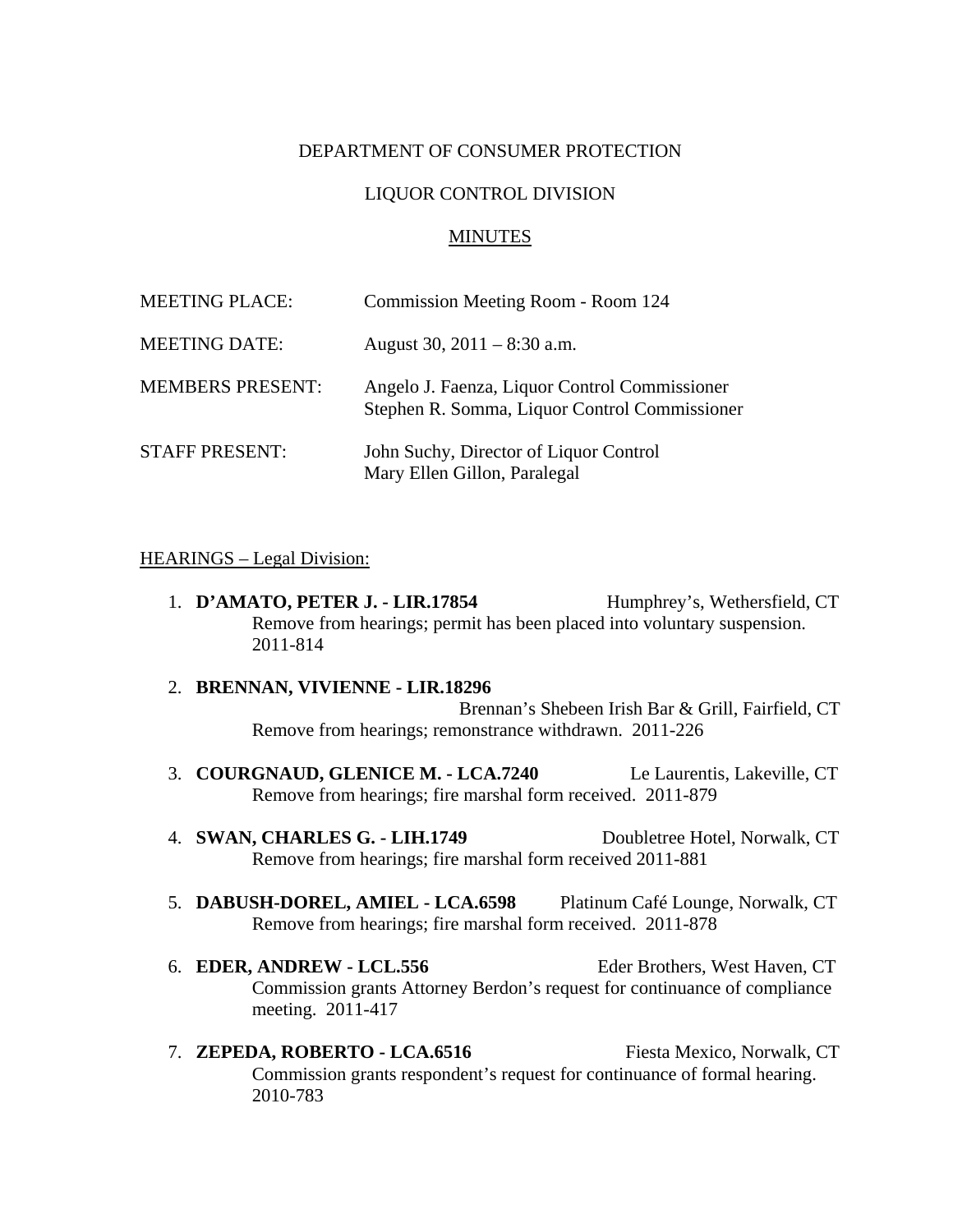Liquor Control Minutes August 30, 2011 Page 2 of 5

- 8. **MILLER, DIANA LGB.14254** Hispana Grocery, East Hartford, CT After compliance meeting, commission accepts offer in compromise in lieu of hearing of 5 days, 2 of which will be held in abeyance for 6 months, for incident of 1/14/11. 2011-22
- 9. **PATEL, BHAMINI LIP.14771** Sam's Liquor, Stratford, CT After compliance meeting, commission accepts offer in compromise in lieu of hearing of 3 days to be held in abeyance for 6 months, for incident of 5/27/11. 2011-505
- 10. **CHAVEZ, NICEFORO LGB.13891** Anamil Grocery, Hartford, CT After compliance meeting, commission accepts offer in compromise in lieu of hearing of 10 days and \$375 for incident of 11/22/10.
- 11. **PENA, CARLOS LIR.17751** Soco's Bar & Restaurant, New Haven, CT After compliance meeting, commission accepts offer in compromise in lieu of hearing of 1 day and \$1,000 for incident of 3/2/11. 2011-192
- 12. **TRIVEDI, LAXIKANT D. LGB.12030** Colony News & Lotto, Milford, CT After compliance meeting commission accepts offer in compromise in lieu of hearing of 3 days and \$750, of which 1 day and \$250 would be held in abeyance for 6 months, for incident of 6/18/11. 2011-548
- 13. **SHERMAN, DAVID LIP.12552** Frank's Liquor Chaplin, CT After compliance meeting, accepts offer in compromise in lieu of hearing of 3 days, 2 days to be held in abeyance for 6 months, and \$750 for incident of 7/9/11. 2011-711
- 14. **AYBAR, MARY L. LGB.14608** Carbajal Mini Mart, Waterbury, CT Commission accepts offer in compromise in lieu of hearing of 2 days and \$750 for incident of 5/20/11. 2011-601
- 15. **CONTRERAS, JOSE LIR.17255** Sabrosura, Danbury, CT Commission accepts offer in compromise in lieu of hearing of 2 days and \$500 for incident of 12/20/10. 2010-1689

# 16. **PATEL, SHITALBEN V. - LIP.13952**

Bella Warehouse Liquors & Wine, Waterbury, CT Due to imminent sale, commission accepts offer in compromise in lieu of hearing of \$750 for incident of 6/30/11. 2011-622

# PROVISIONAL PERMITS:

17. **MINOT, CAROL A. - LIP.14883** KC's Wine and Spirit Shoppe, Lebanon, CT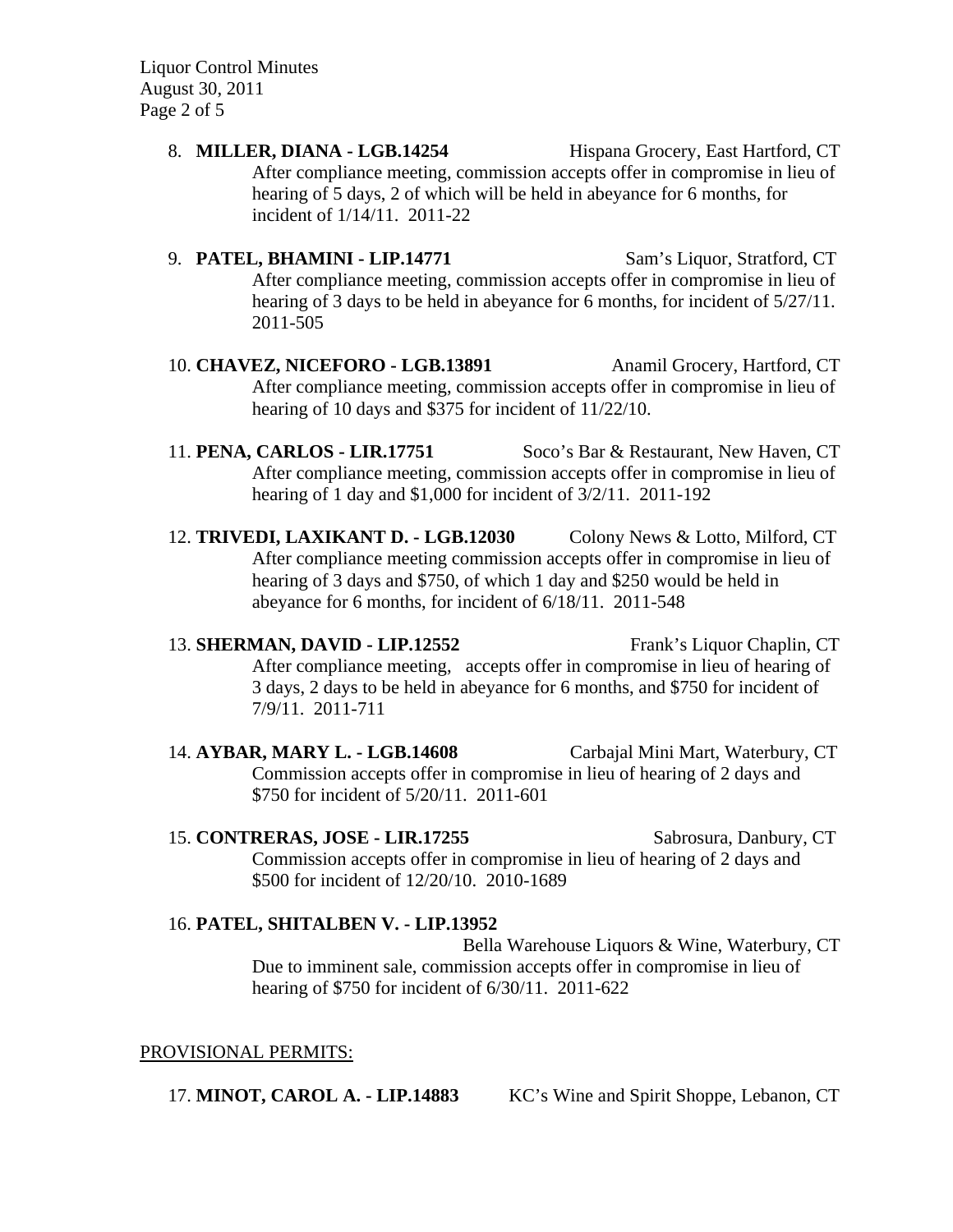Liquor Control Minutes August 30, 2011 Page 3 of 5

> Commission approves the issuance of provisional permit when in receipt of stipulated agreement, \$500 fee. Request allowing wholesalers to extend credit is approved.

#### 18. **FINK, ARNOLD M. - LIR.18410**

Lessings Food Services Management Corp., Newington, CT Commission approves the issuance of provisional permit when in receipt of stipulated agreement, \$500 fee, cancel permit LIR-17293, bill of sale, sellers affidavit. Request allowing wholesalers to extend credit is approved. Endorse patio. Endorse one (1) ACB, Endorse Interior Access.

### 19. **MOSGROVE, REED W. - LIR.18416** Twain's Kitchen,

Bridgeport, CT

Commission approves the issuance of provisional permit when in receipt of stipulated agreement, \$500 fee. Request allowing wholesalers to extend credit is approved.

# 20. **KAROW, GLENN E. - LIR.18417** Kosh, Stamford, CT Commission approves the issuance of provisional permit when in receipt of stipulated agreement, \$500 fee. Request allowing wholesalers to extend credit is approved.

# 21. **SANFRANCESCO, CLAUDIO- LIR.18415**

Chuck's Steak House, West Haven, CT Commission approves the issuance of the provisional permit when in receipt of stipulated agreement, cancel permit LIR-14146, bill of sale, sellers affidavit. Dept. needs letter withdrawing ACB application and requesting refund of ACB fee.

# 22. **PATEL, ELESH - LIP.14879** S & S Wine and Liquor Warehouse, Stratford, CT Commission approves the issuance of the provisional permit when in receipt of stipulated agreement, cancel permit LIP-14823, bill of sale, sellers affidavit, 8 X 10 " photo of exterior trade name sign "S & S Wine and Liquor Warehouse",  $8 \times 10$  " photos of interior cooler(s) and shelving. Request allowing wholesalers to extend credit is approved.

23. **ARPAIA, BARRY - LRW.4857** Barb's Pizza, Rocky Hill, CT Commission approves the issuance of provisional permit when in receipt of stipulated agreement, \$500 fee. Request allowing wholesalers to extend credit is approved. Endorse patio. Endorse service bar only.

24. **MEISER, DANIEL - LIR.18424** Oyster Club, Mystic, CT Commission approves the issuance of provisional permit when in receipt of stipulated agreement, \$500 fee, 8X10" photos of furnished and completed interior to include dining area, barroom, restrooms, and lockable storage area,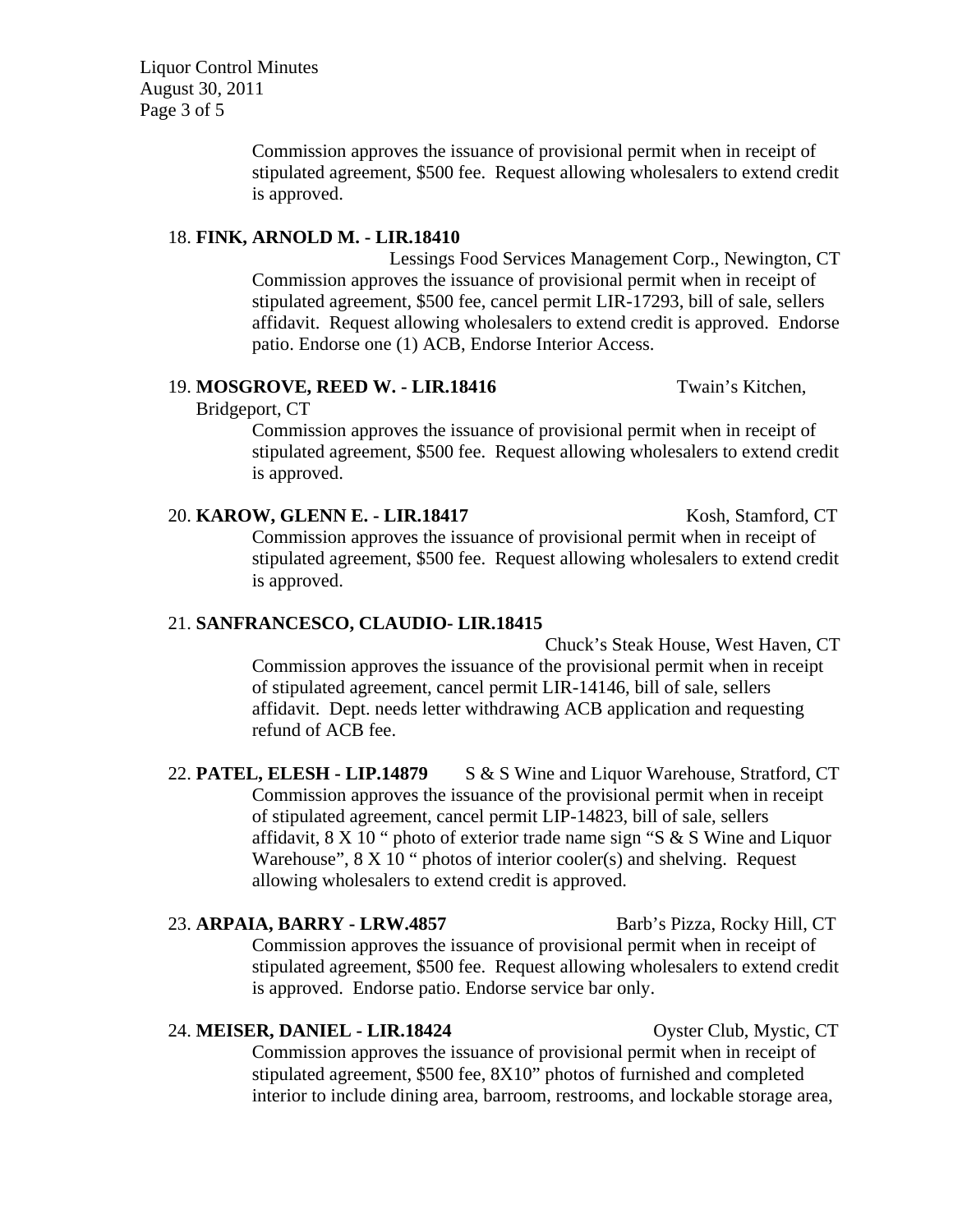Liquor Control Minutes August 30, 2011 Page 4 of 5

> and 8X10" photo of exterior trade name sign. Request allowing wholesalers to extend credit is approved. Endorse patio.

#### FINAL PERMITS:

#### 25. **FINK, ARNOLD- LCT.338**

Lessings Food Service Management Corp., Hartford, CT Commission approves the issuance of the final permit.

26. **ZUPPARDI III, ANTHONY R. - LRW.4852** Tony Z's, Northford, CT Commission approves the issuance of final permit after September 1, 2011.

#### OTHER:

27. **SCHIAVONE, STEVEN - LCA.7266** Stash's Café, New London, CT Commission approves the transfer of interest from Steven Schiavone to Timothy F. O'Reilly. Department is to inquire as to whether they intend to file a substitute permittee.

# 28. **VALENTE, ARLEEN - LCA.7291.P-CW**

J P Dempsey's Food and Drink, New Haven, CT Commission approves extension of provisional permit request.

29. **CARBONE, THOMAS - LIR.18363.P-CW** Box 63, New Haven, CT Commission approves extension of provisional permit request.

#### 30. **PATEL, ANJANABEN S. - LIP.14840.P-CW**

Krauzer Discount Liquor, New Haven, CT Commission approves extension of provisional permit request.

#### 31. **LARMETT JR., DEREK T.- LIP.14841.P-CW**

Tony's Drive-In Package Store, Harwinton, CT Commission approves extension of provisional permit request.

- 32. **SCHLIEF, JOHN P.- LIR.18351.P-CW** Costa Grill and Bar, Branford, CT Commission approves extension of provisional permit request.
- 33. **POPICK, KURT LCA.7294.P-CW** Pub 25 American Grill, Newtown, CT Commission approves extension of provisional permit request.

#### 34. **MISCIAGNA, PATRICK J. - LIP.14831.P-CW**

Premier Wine and Spirits, Fairfield, CT Commission approves extension of provisional permit request.

#### 35. **LIN, LI QING - LIR.18287.P-CW** Koo Restaurant, Danbury, CT

Commission approves extension of provisional permit request to 12/21/11.